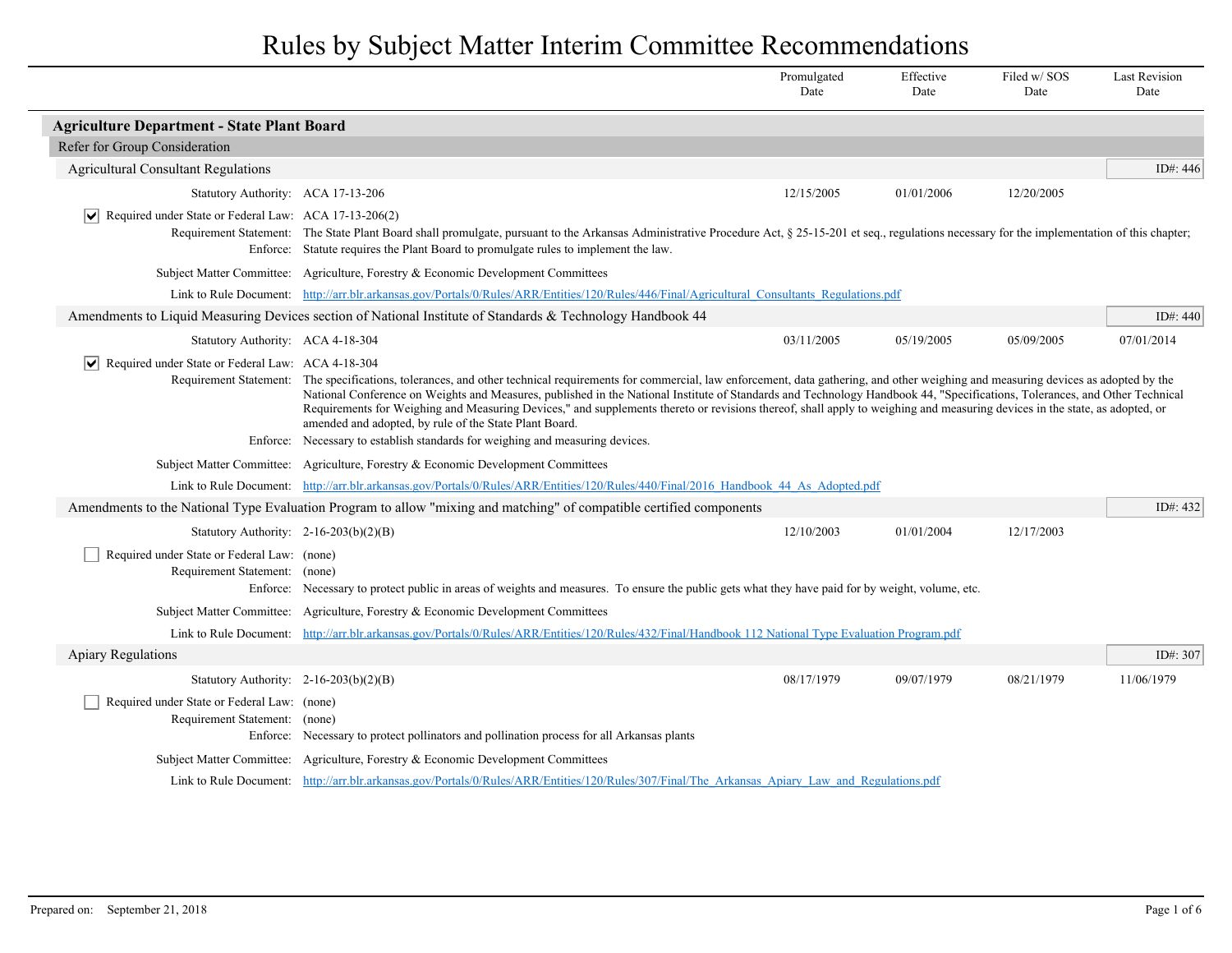|                                                                                 |                                                                                                                                                                                                                                                                  | Promulgated<br>Date | Effective<br>Date | Filed w/SOS<br>Date | <b>Last Revision</b><br>Date |
|---------------------------------------------------------------------------------|------------------------------------------------------------------------------------------------------------------------------------------------------------------------------------------------------------------------------------------------------------------|---------------------|-------------------|---------------------|------------------------------|
| Arkansas Boll Weevil Eradication Program                                        |                                                                                                                                                                                                                                                                  |                     |                   |                     | ID#: 374                     |
|                                                                                 | Statutory Authority: ACA 2-16-605, 609 & 610                                                                                                                                                                                                                     | 12/08/1995          | 02/24/1996        | 02/14/1996          | 10/01/2014                   |
| Required under State or Federal Law: (none)                                     |                                                                                                                                                                                                                                                                  |                     |                   |                     |                              |
| Requirement Statement: (none)                                                   | Enforce: Program still viable and necessary to prevent the reemergence of the pest                                                                                                                                                                               |                     |                   |                     |                              |
|                                                                                 | Subject Matter Committee: Agriculture, Forestry & Economic Development Committees                                                                                                                                                                                |                     |                   |                     |                              |
|                                                                                 | Link to Rule Document: http://arr.blr.arkansas.gov/Portals/0/Rules/ARR/Entities/120/Rules/374/Final/boll weevil eradication.pdf                                                                                                                                  |                     |                   |                     |                              |
| Catfish Processors in Arkansas                                                  |                                                                                                                                                                                                                                                                  |                     |                   |                     | ID#: 350                     |
|                                                                                 | Statutory Authority: ACA 20-61-101(b)                                                                                                                                                                                                                            | 09/04/1987          | 10/15/1987        | 09/25/1987          |                              |
| Required under State or Federal Law: (none)                                     |                                                                                                                                                                                                                                                                  |                     |                   |                     |                              |
| Requirement Statement:                                                          | (none)<br>Enforce: Necessary to protect public health by ensuring that the handling, packaging, processing of catfish is done in a safe and sanitary manner.                                                                                                     |                     |                   |                     |                              |
|                                                                                 | Subject Matter Committee: Agriculture, Forestry & Economic Development Committees                                                                                                                                                                                |                     |                   |                     |                              |
|                                                                                 | Link to Rule Document: http://arr.blr.arkansas.gov/Portals/0/Rules/ARR/Entities/120/Rules/350/Final/Regulations On Catfish Processors In Arkansas.pdf                                                                                                            |                     |                   |                     |                              |
| Circular 21: Rules on Aquaculture in Arkansas                                   |                                                                                                                                                                                                                                                                  |                     |                   |                     | ID#: 454                     |
| Statutory Authority: ACA 2-5-204                                                |                                                                                                                                                                                                                                                                  | 03/14/2007          | 04/01/2007        | 03/20/2007          | 01/02/2009                   |
| Required under State or Federal Law: (none)                                     |                                                                                                                                                                                                                                                                  |                     |                   |                     |                              |
| Requirement Statement: (none)                                                   | Enforce: Necessary to protect the public and environment by ensuring that invasive species of both plants and fish are not introduced into the state.                                                                                                            |                     |                   |                     |                              |
|                                                                                 | Subject Matter Committee: Agriculture, Forestry & Economic Development Committees                                                                                                                                                                                |                     |                   |                     |                              |
|                                                                                 | Link to Rule Document: http://arr.blr.arkansas.gov/Portals/0/Rules/ARR/Entities/120/Rules/454/Final/aquaculture commercial bait and ornamental fish Circular 21.pdf                                                                                              |                     |                   |                     |                              |
|                                                                                 | Civil Penalty Matrix for Plant Inspection and Quarantine Section - To aid in enforcing regulatory nursery inspection work                                                                                                                                        |                     |                   |                     | ID#: $404$                   |
|                                                                                 | Statutory Authority: ACA 2-16-203(b)(2)                                                                                                                                                                                                                          | 03/12/1999          | 05/01/1999        | 03/17/1999          |                              |
| $\sqrt{\phantom{a}}$ Required under State or Federal Law: ACA 2-16-203(b)(2)(A) |                                                                                                                                                                                                                                                                  |                     |                   |                     |                              |
|                                                                                 | Requirement Statement: The board shall by rule establish a schedule designating the minimum and maximum civil penalty that may be assessed under this section for violation of each statute, rule, or order<br>over which it has regulatory control.             |                     |                   |                     |                              |
|                                                                                 | Enforce: The plant board is required by statute to establish by rule a schedule designating the minimum and maximum civil penalty that may be assessed under this section for violation of<br>each statute, rule, or order over which it has regulatory control. |                     |                   |                     |                              |
|                                                                                 | Subject Matter Committee: Agriculture, Forestry & Economic Development Committees                                                                                                                                                                                |                     |                   |                     |                              |
|                                                                                 | Link to Rule Document: http://arr.blr.arkansas.gov/Portals/0/Rules/ARR/Entities/120/Rules/404/Final/civil penalty matrix for plant inspection.pdf                                                                                                                |                     |                   |                     |                              |
| Feed                                                                            |                                                                                                                                                                                                                                                                  |                     |                   |                     | ID#: 10539                   |
| Statutory Authority: 2-16-203(b)(2)(B)                                          |                                                                                                                                                                                                                                                                  | 03/12/1982          | 07/01/1982        | 03/19/1982          | 09/05/1997                   |
| Required under State or Federal Law: (none)<br>Requirement Statement: (none)    | Enforce: Necessary to protect public health and to ensure that feeds given to livestock and poultry are safe                                                                                                                                                     |                     |                   |                     |                              |
|                                                                                 | Subject Matter Committee: Agriculture, Forestry & Economic Development Committees                                                                                                                                                                                |                     |                   |                     |                              |
|                                                                                 | Link to Rule Document: http://arr.blr.arkansas.gov/Portals/0/Rules/ARR/Entities/120/Rules/10539/Final/Feed Regulations.pdf                                                                                                                                       |                     |                   |                     |                              |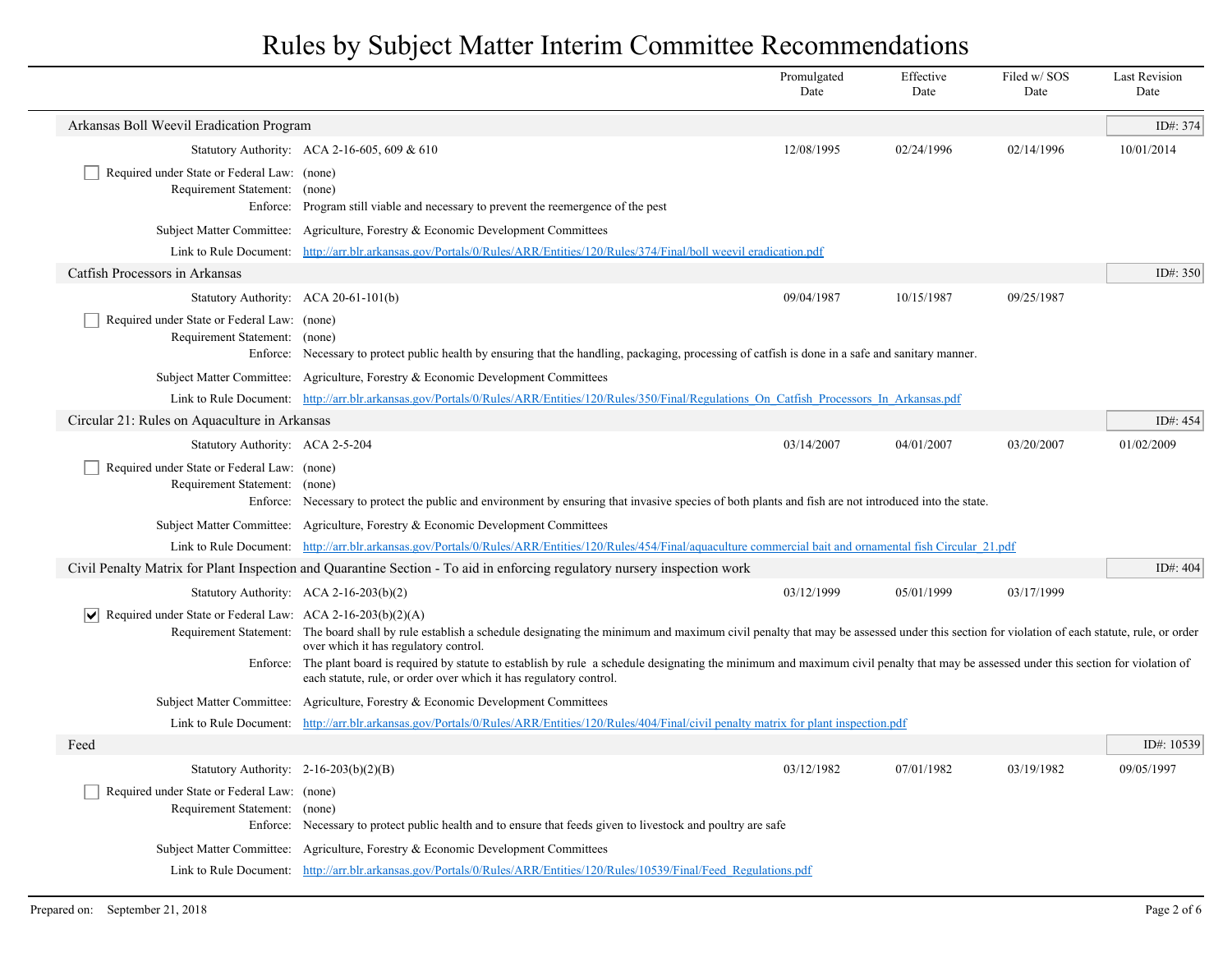|                                                                              |                                                                                                                                                                                                               | Promulgated<br>Date | Effective<br>Date | Filed w/ SOS<br>Date | <b>Last Revision</b><br>Date |  |
|------------------------------------------------------------------------------|---------------------------------------------------------------------------------------------------------------------------------------------------------------------------------------------------------------|---------------------|-------------------|----------------------|------------------------------|--|
| Ferrtilizer                                                                  |                                                                                                                                                                                                               |                     |                   |                      | ID#: 10538                   |  |
| Statutory Authority: $2-16-203(b)(2)(B)$                                     |                                                                                                                                                                                                               | 03/12/1982          | 07/01/1982        | 03/19/1982           | 09/05/1997                   |  |
| Required under State or Federal Law: (none)<br>Requirement Statement:        | (none)<br>Enforce: Necessary to protect public and environment by ensuring that fertilizers used across the state are safe.                                                                                   |                     |                   |                      |                              |  |
|                                                                              | Subject Matter Committee: Agriculture, Forestry & Economic Development Committees                                                                                                                             |                     |                   |                      |                              |  |
|                                                                              | Link to Rule Document: http://arr.blr.arkansas.gov/Portals/0/Rules/ARR/Entities/120/Rules/10538/Final/Arkansas Fertilizer Regulations.pdf                                                                     |                     |                   |                      |                              |  |
| <b>Ginseng Regulations</b>                                                   |                                                                                                                                                                                                               |                     |                   |                      | ID#: 342                     |  |
| Statutory Authority: $2-16-203(b)(2)(B)$                                     |                                                                                                                                                                                                               | 06/07/1985          | 07/12/1985        | 06/22/1985           | 07/01/1998                   |  |
| Required under State or Federal Law: (none)<br>Requirement Statement: (none) | Enforce: Necessary to ensure that ginseng harvested and sold in this state is done so in a lawful manner.                                                                                                     |                     |                   |                      |                              |  |
|                                                                              | Subject Matter Committee: Agriculture, Forestry & Economic Development Committees                                                                                                                             |                     |                   |                      |                              |  |
|                                                                              | Link to Rule Document: http://arr.blr.arkansas.gov/Portals/0/Rules/ARR/Entities/120/Rules/342/Final/Ginseng Regulations.pdf                                                                                   |                     |                   |                      |                              |  |
| <b>Grain Dealers</b>                                                         |                                                                                                                                                                                                               |                     |                   |                      | ID#: 303                     |  |
| Statutory Authority: $2-16-203(b)(2)(B)$                                     |                                                                                                                                                                                                               | 08/17/1979          | 09/07/1979        | 08/21/1979           | 11/18/2015                   |  |
| Required under State or Federal Law: (none)<br>Requirement Statement: (none) | Enforce: Necessary to protect consumers and individuals who place purchase grain; to ensure that grain dealers are qualified and competent                                                                    |                     |                   |                      |                              |  |
|                                                                              | Subject Matter Committee: Agriculture, Forestry & Economic Development Committees                                                                                                                             |                     |                   |                      |                              |  |
|                                                                              | Link to Rule Document: http://arr.blr.arkansas.gov/Portals/0/Rules/ARR/Entities/120/Rules/303/Final/grain dealers 2015.pdf                                                                                    |                     |                   |                      |                              |  |
| Grain Warehouses                                                             |                                                                                                                                                                                                               |                     |                   |                      | ID#: 10540                   |  |
| Statutory Authority: $2-16-203(b)(2)(B)$                                     |                                                                                                                                                                                                               | 08/17/1979          | 09/07/1979        | 08/21/1979           | 11/18/2015                   |  |
| Required under State or Federal Law: (none)<br>Requirement Statement:        | (none)<br>Enforce: Necessary to protect public; to ensure that Grain Warehouse operators are qualified and competent; to provide for a method or compensation in the event of failure of a grain<br>warehouse |                     |                   |                      |                              |  |
|                                                                              | Subject Matter Committee: Agriculture, Forestry & Economic Development Committees                                                                                                                             |                     |                   |                      |                              |  |
|                                                                              | Link to Rule Document: http://arr.blr.arkansas.gov/Portals/0/Rules/ARR/Entities/120/Rules/10540/Final/grain warehouses.pdf                                                                                    |                     |                   |                      |                              |  |
|                                                                              | National Institute of Standards & Technology (NIST) Handbooks 44 & 130 and the Annual Book of ASTM                                                                                                            |                     |                   |                      | ID#: $424$                   |  |
| Statutory Authority: ACA 4-18-311                                            |                                                                                                                                                                                                               | 06/28/2002          | 07/11/2002        | 07/01/2002           | 10/01/2014                   |  |
| Required under State or Federal Law: (none)<br>Requirement Statement: (none) | Enforce: Necessary to establish standards for engine fuel quality                                                                                                                                             |                     |                   |                      |                              |  |
|                                                                              | Subject Matter Committee: Agriculture, Forestry & Economic Development Committees                                                                                                                             |                     |                   |                      |                              |  |
|                                                                              | Link to Rule Document: http://arr.blr.arkansas.gov/Portals/0/Rules/ARR/Entities/120/Rules/424/Final/2016 Handbook 130 As Adopted.pdf                                                                          |                     |                   |                      |                              |  |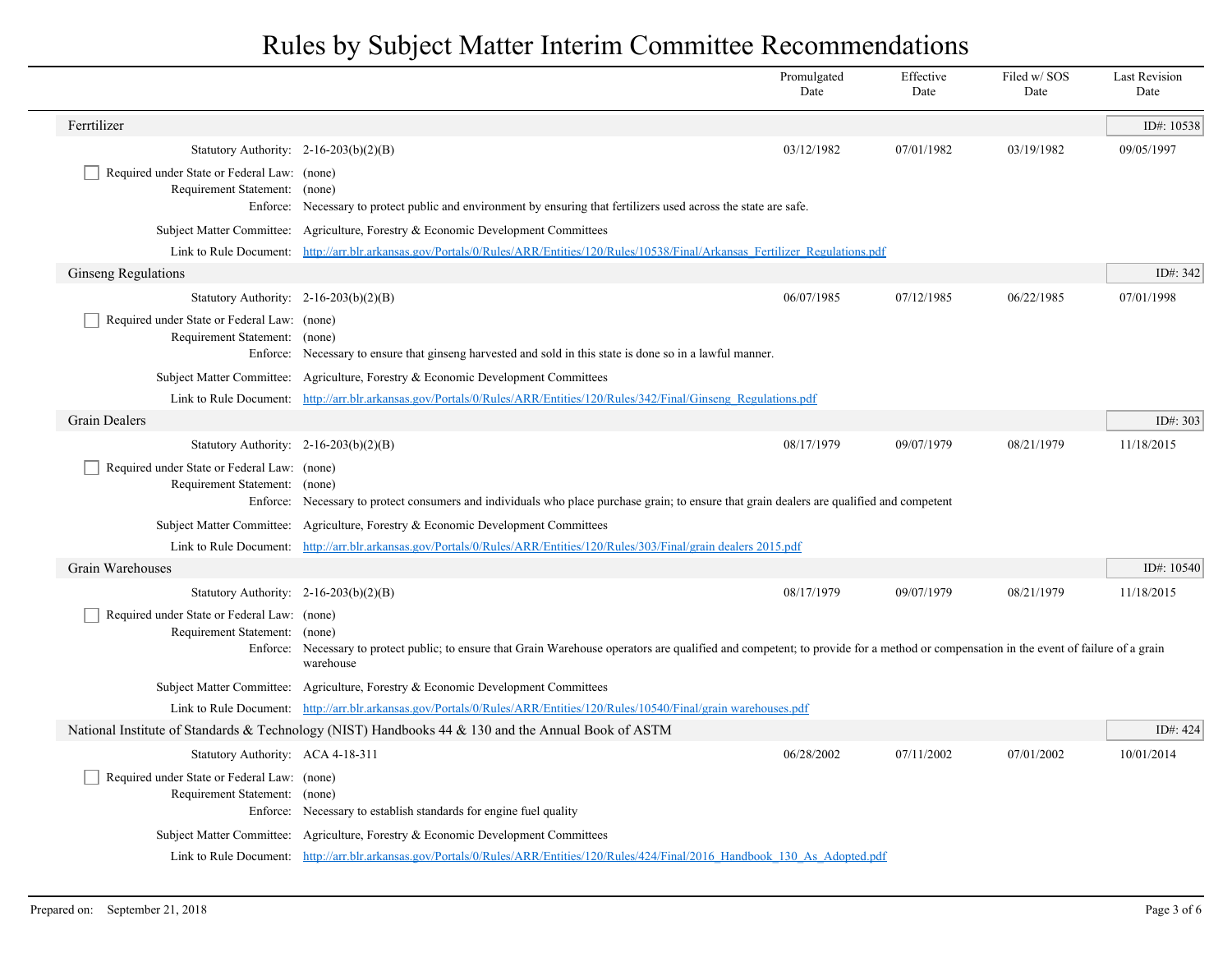|                                                                              |                                                                                                                                                                                                                                                                                                                                                                                                                                                                                                    | Promulgated<br>Date | Effective<br>Date | Filed w/SOS<br>Date | <b>Last Revision</b><br>Date |
|------------------------------------------------------------------------------|----------------------------------------------------------------------------------------------------------------------------------------------------------------------------------------------------------------------------------------------------------------------------------------------------------------------------------------------------------------------------------------------------------------------------------------------------------------------------------------------------|---------------------|-------------------|---------------------|------------------------------|
| Pest Control regulations                                                     |                                                                                                                                                                                                                                                                                                                                                                                                                                                                                                    |                     |                   |                     | ID#: 321                     |
| Statutory Authority: ACA 17-37-105                                           |                                                                                                                                                                                                                                                                                                                                                                                                                                                                                                    | 03/25/1982          | 04/15/1982        | 03/25/1982          | 05/01/2014                   |
| Required under State or Federal Law: (none)<br>Requirement Statement: (none) | Enforce: Necessary to protect the public in the area of pest control. To ensure that those engaging in the occupation arre accountable and qualified.                                                                                                                                                                                                                                                                                                                                              |                     |                   |                     |                              |
|                                                                              | Subject Matter Committee: Agriculture, Forestry & Economic Development Committees                                                                                                                                                                                                                                                                                                                                                                                                                  |                     |                   |                     |                              |
| Link to Rule Document:                                                       | http://arr.blr.arkansas.gov/Portals/0/Rules/ARR/Entities/120/Rules/321/Final/Revised Arkansas Pest Control Law Rules and Regulations (Circular 6)<br>effective July 1, 2013.pdf                                                                                                                                                                                                                                                                                                                    |                     |                   |                     |                              |
| Pesticide Classification and Use                                             |                                                                                                                                                                                                                                                                                                                                                                                                                                                                                                    |                     |                   |                     | ID#: 359                     |
| Statutory Authority: ACA 20-20-206                                           |                                                                                                                                                                                                                                                                                                                                                                                                                                                                                                    | 06/02/1989          | 09/20/1989        | 08/28/1989          | 01/27/2017                   |
| Required under State or Federal Law: (none)<br>Requirement Statement: (none) | Enforce: Necessary to ensure public health, safety and welfare in the use and application of herbicides and pesticides                                                                                                                                                                                                                                                                                                                                                                             |                     |                   |                     |                              |
|                                                                              | Subject Matter Committee: Agriculture, Forestry & Economic Development Committees                                                                                                                                                                                                                                                                                                                                                                                                                  |                     |                   |                     |                              |
|                                                                              | Link to Rule Document: http://arr.blr.arkansas.gov/Portals/0/Rules/ARR/Entities/120/Rules/359/Final/Regulations of Pesticide Use March 2018.pdf                                                                                                                                                                                                                                                                                                                                                    |                     |                   |                     |                              |
| Pesticide Control-Licensing - Reporting - Labeling                           |                                                                                                                                                                                                                                                                                                                                                                                                                                                                                                    |                     |                   |                     | ID#: 384                     |
| Statutory Authority: ACA 2-16-207(b)                                         |                                                                                                                                                                                                                                                                                                                                                                                                                                                                                                    | 06/21/1996          | 08/17/1996        | 08/08/1996          | 06/01/2014                   |
| VI<br>Required under State or Federal Law: ACA 2-16-207(b)                   | Requirement Statement: The board in its rules and regulations made pursuant to this subchapter shall list the insect pests, diseases, and noxious weeds, of which it shall find that the introduction into or the<br>dissemination within the state should be prevented in order to safeguard the plants and plant products of this state<br>Enforce: Pest declaration is required by statute. Reg. 7 necessary to ensure that applicants for registration are informed of necessary requirements. |                     |                   |                     |                              |
|                                                                              | Subject Matter Committee: Agriculture, Forestry & Economic Development Committees                                                                                                                                                                                                                                                                                                                                                                                                                  |                     |                   |                     |                              |
|                                                                              | Link to Rule Document: http://arr.blr.arkansas.gov/Portals/0/Rules/ARR/Entities/120/Rules/384/Final/Licensing, Labeling, Reporting.pdf                                                                                                                                                                                                                                                                                                                                                             |                     |                   |                     |                              |
| Pesticide Use and Application - Aerial Application                           |                                                                                                                                                                                                                                                                                                                                                                                                                                                                                                    |                     |                   |                     | ID#: 10536                   |
| Statutory Authority: 20-20-206                                               |                                                                                                                                                                                                                                                                                                                                                                                                                                                                                                    | 09/17/1993          | 01/04/1994        | 12/14/1993          |                              |
| Required under State or Federal Law: (none)<br>Requirement Statement: (none) | Enforce: Necessary to protect the public in the area of aerial application of herbicides and pesticides                                                                                                                                                                                                                                                                                                                                                                                            |                     |                   |                     |                              |
|                                                                              | Subject Matter Committee: Agriculture, Forestry & Economic Development Committees                                                                                                                                                                                                                                                                                                                                                                                                                  |                     |                   |                     |                              |
|                                                                              | Link to Rule Document: http://arr.blr.arkansas.gov/Portals/0/Rules/ARR/Entities/120/Rules/10536/Final/pesticide use and application - aerial.pdf                                                                                                                                                                                                                                                                                                                                                   |                     |                   |                     |                              |
| Pink Boll Worm Regulations (Circular 16)                                     |                                                                                                                                                                                                                                                                                                                                                                                                                                                                                                    |                     |                   |                     | ID#: 472                     |
| Statutory Authority: $2-16-203(b)(2)(B)$                                     |                                                                                                                                                                                                                                                                                                                                                                                                                                                                                                    | 03/13/2012          | 07/01/2012        | 02/15/2012          |                              |
| Required under State or Federal Law: (none)<br>Requirement Statement: (none) | Enforce: Necessary for containment of pest and to ensure against future invasions of the pest.                                                                                                                                                                                                                                                                                                                                                                                                     |                     |                   |                     |                              |
|                                                                              | Subject Matter Committee: Agriculture, Forestry & Economic Development Committees                                                                                                                                                                                                                                                                                                                                                                                                                  |                     |                   |                     |                              |
|                                                                              | Link to Rule Document: http://arr.blr.arkansas.gov/Portals/0/Rules/ARR/Entities/120/Rules/472/Final/pink bollworm.pdf                                                                                                                                                                                                                                                                                                                                                                              |                     |                   |                     |                              |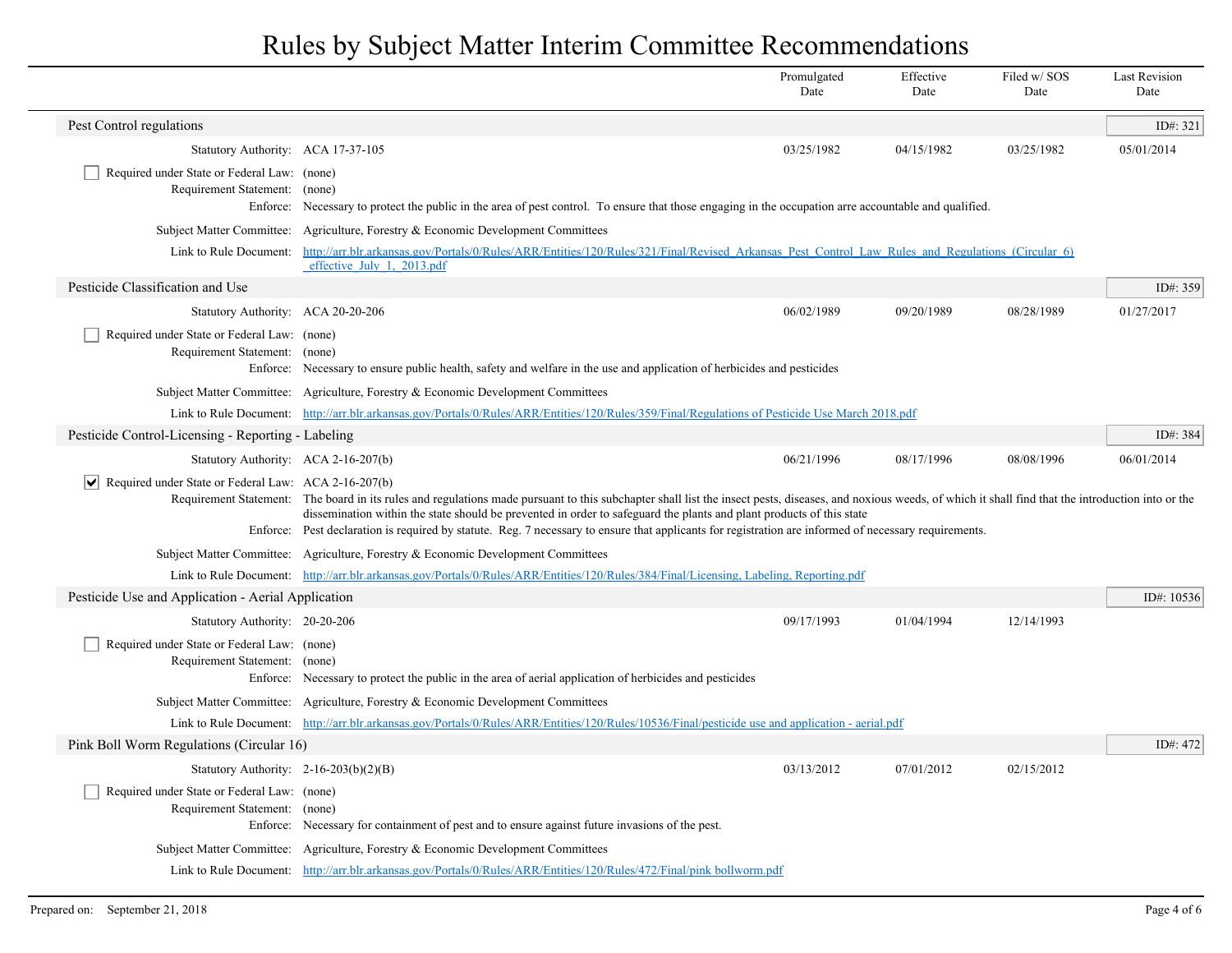|                                                                              |                                                                                                                                                                                                                                                                                                                                                                                                                                                 | Promulgated<br>Date | Effective<br>Date | Filed w/SOS<br>Date | <b>Last Revision</b><br>Date |
|------------------------------------------------------------------------------|-------------------------------------------------------------------------------------------------------------------------------------------------------------------------------------------------------------------------------------------------------------------------------------------------------------------------------------------------------------------------------------------------------------------------------------------------|---------------------|-------------------|---------------------|------------------------------|
| Plant Disease and Pests (Circular 11)                                        |                                                                                                                                                                                                                                                                                                                                                                                                                                                 |                     |                   |                     | ID#: 315                     |
| Statutory Authority: $2-16-203(b)(2)(B)$                                     |                                                                                                                                                                                                                                                                                                                                                                                                                                                 | 05/29/1981          | 06/23/1981        | 06/03/1981          | 01/02/2009                   |
| Required under State or Federal Law: (none)<br>Requirement Statement: (none) | Enforce: Necessary to protect the public by ensuring that they are kept safe from plant diseases and pests.                                                                                                                                                                                                                                                                                                                                     |                     |                   |                     |                              |
|                                                                              | Subject Matter Committee: Agriculture, Forestry & Economic Development Committees                                                                                                                                                                                                                                                                                                                                                               |                     |                   |                     |                              |
|                                                                              | Link to Rule Document: http://arr.blr.arkansas.gov/Portals/0/Rules/ARR/Entities/120/Rules/315/Final/Circular 11 - Regulations on Plant Diseases and Pests .pdf                                                                                                                                                                                                                                                                                  |                     |                   |                     |                              |
| Plant Diseases and Pests - Public Nuisance Declared                          |                                                                                                                                                                                                                                                                                                                                                                                                                                                 |                     |                   |                     | ID#: 304                     |
| Statutory Authority: 2-16-207(b)                                             |                                                                                                                                                                                                                                                                                                                                                                                                                                                 | 08/17/1979          | 09/07/1979        | 08/21/1979          | 12/31/2006                   |
| Required under State or Federal Law: 2-16-207(b)<br>$ \bm{\mathsf{v}} $      | Requirement Statement: The board in its rules and regulations made pursuant to this subchapter shall list the insect pests, diseases, and noxious weeds, of which it shall find that the introduction into or the<br>dissemination within the state should be prevented in order to safeguard the plants and plant products of this state.<br>Enforce: The Plant Board is required by law to prescribe a list of noxious weeds and pests.       |                     |                   |                     |                              |
|                                                                              | Subject Matter Committee: Agriculture, Forestry & Economic Development Committees                                                                                                                                                                                                                                                                                                                                                               |                     |                   |                     |                              |
|                                                                              | Link to Rule Document: http://arr.blr.arkansas.gov/Portals/0/Rules/ARR/Entities/120/Rules/304/Final/Plant disease and pests.pdf                                                                                                                                                                                                                                                                                                                 |                     |                   |                     |                              |
| Regulations Sale, Labeling and Field Inspection Standards for Planting Seed  |                                                                                                                                                                                                                                                                                                                                                                                                                                                 |                     |                   |                     | ID#: 360                     |
| Statutory Authority: ACA 2-16-207(c)                                         |                                                                                                                                                                                                                                                                                                                                                                                                                                                 | 03/08/1991          | 06/10/1991        | 05/21/1991          | 06/01/2014                   |
| Required under State or Federal Law: ACA 2-16-207(c)(2)                      | Requirement Statement: the board shall make rules and regulations governing the transportation, distribution, or sale of sorghum seed, hybrid corn seed, and other seeds intended for planting.<br>Enforce: The law requires the plant board to make rules governing the transportation, distribution, or sale of sorghum seed, hybrid corn seed, and other seeds intended for planting.                                                        |                     |                   |                     |                              |
|                                                                              | Subject Matter Committee: Agriculture, Forestry & Economic Development Committees                                                                                                                                                                                                                                                                                                                                                               |                     |                   |                     |                              |
|                                                                              | Link to Rule Document: http://arr.blr.arkansas.gov/Portals/0/Rules/ARR/Entities/120/Rules/360/Final/Sale, Labeling and Field Inspection for Planting Seed.pdf                                                                                                                                                                                                                                                                                   |                     |                   |                     |                              |
| Regulations to establish rules for enforcing specific civil penalties        |                                                                                                                                                                                                                                                                                                                                                                                                                                                 |                     |                   |                     | ID#: $475$                   |
|                                                                              | Statutory Authority: ACA 2-16-203(b)(2)                                                                                                                                                                                                                                                                                                                                                                                                         | 12/05/2012          | 02/01/2013        | 01/02/2013          |                              |
| $ \mathbf{v} $ Required under State or Federal Law: ACA 2-16-203(b)(2)(A)    | Requirement Statement: The board shall by rule establish a schedule designating the minimum and maximum civil penalty that may be assessed under this section for violation of each statute, rule, or order<br>over which it has regulatory control<br>Enforce: The statute requires the Plant Board to establish by rule a schedule designating the minimum and maximum civil penalty that may be assessed under this section for violation of |                     |                   |                     |                              |
|                                                                              | each statute, rule, or order over which it has regulatory control                                                                                                                                                                                                                                                                                                                                                                               |                     |                   |                     |                              |
|                                                                              | Subject Matter Committee: Agriculture, Forestry & Economic Development Committees                                                                                                                                                                                                                                                                                                                                                               |                     |                   |                     |                              |
|                                                                              | Link to Rule Document: http://arr.blr.arkansas.gov/Portals/0/Rules/ARR/Entities/120/Rules/475/Final/bureau Civil Penalty Matrix.pdf                                                                                                                                                                                                                                                                                                             |                     |                   |                     |                              |